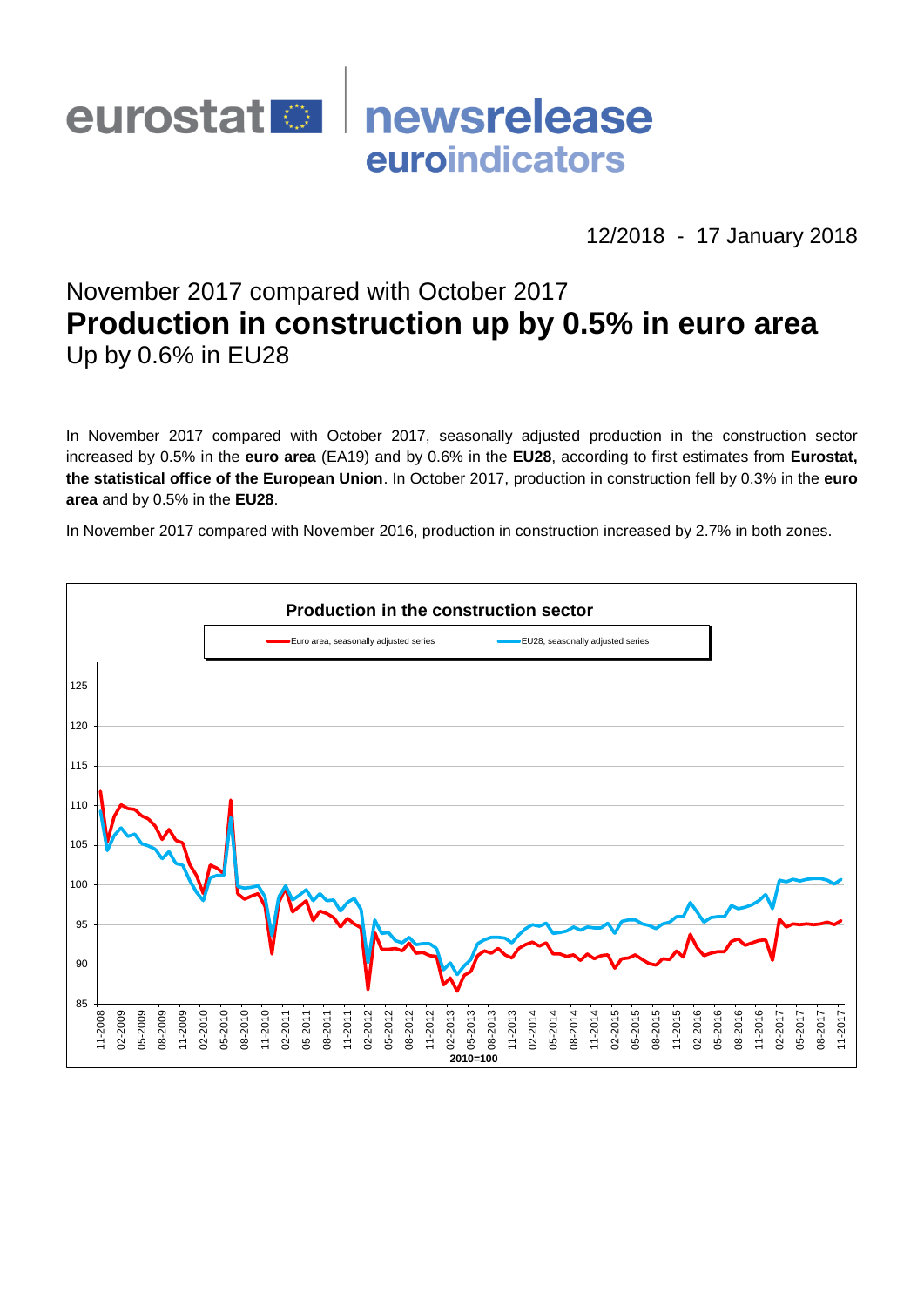## **Monthly comparison by construction sector and by Member State**

The increase of 0.5% in production in construction in the **euro area** in November 2017, compared with October 2017, is due to civil engineering rising by 1.1% and building construction by 0.3%.

In the **EU28**, the increase of 0.6% is due to building construction rising by 0.8%, while civil engineering fell by 0.3%.

Among Member States for which data are available, the highest increases in production in construction were recorded in **Poland** (+3.2%), **Slovenia** (+2.2%) and the **Netherlands** (+1.8%). Decreases were observed in **Hungary** (-1.5%) and **France** (-0.6%).

#### **Annual comparison by construction sector and by Member State**

The increase of 2.7% in production in construction in the **euro area** in November 2017, compared with November 2016, is due to civil engineering rising by 3.0% and building construction by 2.7%.

In the **EU28**, the increase of 2.7% is due to building construction rising by 3.3% and civil engineering by 1.1%.

Among Member States for which data are available, the highest increases in production in construction were recorded in **Hungary** (+30.7%), **Slovenia** (+21.2%) and **Poland** (+16.0%). Decreases were observed in **Romania** (-4.1%) and **France** (-0.2%).

#### Geographical information

The **euro area** (EA19) includes Belgium, Germany, Estonia, Ireland, Greece, Spain, France, Italy, Cyprus, Latvia, Lithuania, Luxembourg, Malta, the Netherlands, Austria, Portugal, Slovenia, Slovakia and Finland.

The **European Union** (EU28) includes Belgium, Bulgaria, the Czech Republic, Denmark, Germany, Estonia, Ireland, Greece, Spain, France, Croatia, Italy, Cyprus, Latvia, Lithuania, Luxembourg, Hungary, Malta, the Netherlands, Austria, Poland, Portugal, Romania, Slovenia, Slovakia, Finland, Sweden and the United Kingdom.

Estonia, Ireland, Greece, Croatia, Cyprus, Latvia, Lithuania and Malta are not required to supply monthly data under Council Regulation 1165/98.

#### Methods and definitions

The **index of production in construction** approximates the evolution of the volume of production within the sector, broken down into building construction and civil engineering.

Seasonally adjusted euro area and EU series are calculated by aggregating the seasonally adjusted national data. Eurostat carries out the seasonal adjustment of the data for those countries that do not adjust their data for seasonal effects.

The monthly index as presented in this News Release is calculated only on the basis of the data of those countries reporting monthly data. Missing observations from Member States for recent months are estimated for the calculation of the euro area and the EU aggregates.

#### Revisions and timetable

Data of previous months have been revised compared with those issued in News Release [198/2017](http://ec.europa.eu/eurostat/documents/2995521/8544785/4-19122017-BP-EN.pdf/f951bdd5-e874-45f9-b690-44b59b24fecf) of 19 December 2017. The monthly percentage change for October 2017 has been revised from -0.4% to -0.3% in the euro area and from -0.7% to -0.5% in the EU28. The annual percentage change has been revised from +2.0% to +2.2% in the euro area and from +2.0% to +2.7% in the EU28.

#### For more information

Eurosta[t database section](http://ec.europa.eu/eurostat/web/short-term-business-statistics/data/database) on short-term business statistics Eurosta[t Statistics Explained article](http://ec.europa.eu/eurostat/statistics-explained/index.php/Construction_production_(volume)_index_overview) on the production in construction index Th[e weights of the Member States](https://circabc.europa.eu/w/browse/5e6d1e48-056c-4c6a-8278-3ab138bcf575) in the EU and euro area aggregates (See file EU-28\_EA-19 \_NEWS\_RELEASE\_WEIGHTINGS\_2010) Eurostat €-indicator[s release calendar](http://ec.europa.eu/eurostat/news/release-calendar)

#### Issued by: **Eurostat Press Office**

**Baiba GRANDOVSKA Tel: +352-4301-33 444 [eurostat-pressoffice@ec.europa.eu](mailto:eurostat-pressoffice@ec.europa.eu)** For further information on data:

**Marko CIP Tel: +352-4301-34 858 [marko.cip@ec.europa.eu](mailto:marko.cip@ec.europa.eu)**

**Media requests**: Eurostat media support / Tel: +352-4301-33 408 / [eurostat-mediasupport@ec.europa.eu](mailto:eurostat-mediasupport@ec.europa.eu) [EurostatStatistics](http://www.facebook.com/EurostatStatistics) [ec.europa.eu/eurostat/](http://ec.europa.eu/eurostat/) [@EU\\_Eurostat](http://twitter.com/EU_Eurostat)

ec.europa.eu/eurostatlo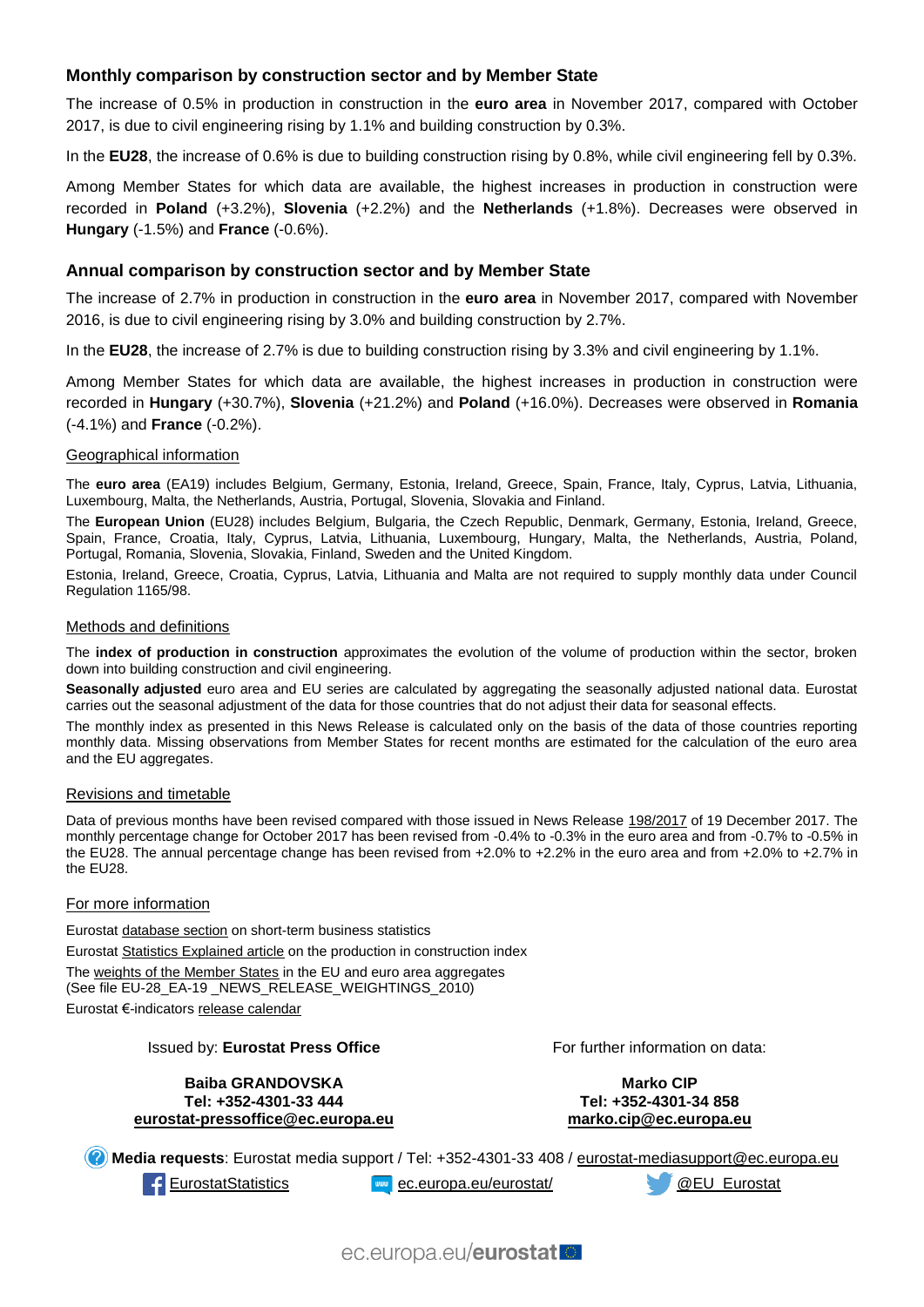## **Production in construction**

% change compared with the previous quarter / previous month\*

|                    | Q4-16            | $Q1-17$          | $Q2-17$ | $Q3-17$ | $Jun-17$ | <b>Jul-17</b> | <b>Aug-17</b> | Sep-17 | <b>Oct-17</b> | <b>Nov-17</b> |
|--------------------|------------------|------------------|---------|---------|----------|---------------|---------------|--------|---------------|---------------|
| <b>EA19</b>        |                  |                  |         |         |          |               |               |        |               |               |
| Total construction | 0.2              | 0.9 <sub>l</sub> | 1.4     | 0.1     | 0.1      | $-0.1$        | 0.1           | 0.2    | $-0.3$        | 0.5           |
| <b>Building</b>    | 0.2              | 1.1 <sub>1</sub> | 1.4     | 0.1     | 0.2      | $-0.1$        | 0.1           | 0.1    | $-0.3$        | 0.3           |
| Civil engineering  | $-0.1$           | 0.2              | 1.4     | $-0.5$  | 0.3      | $-0.5$        | 0.2           | 0.1    | $-0.1$        | 1.1           |
| <b>EU28</b>        |                  |                  |         |         |          |               |               |        |               |               |
| Total construction | 0.9 <sub>1</sub> | 1.3              | 1.3     | 0.1     | 0.2      | 0.1           | 0.0           | $-0.2$ | $-0.5$        | 0.6           |
| <b>Building</b>    | 1.0              | 1.8              | 0.9     | 0.3     | 0.1      | 0.5           | 0.0           | $-0.5$ | $-0.4$        | 0.8           |
| Civil engineering  | 0.5              | 0.4              | 1.7     | $-0.5$  | 0.8      | $-1.1$        | 0.3           | $-0.1$ | $-0.4$        | $-0.3$        |

The source datasets are available [here](http://appsso.eurostat.ec.europa.eu/nui/show.do?query=BOOKMARK_DS-069621_QID_-1D55C035_UID_-3F171EB0&layout=TIME,C,X,0;GEO,L,Y,0;NACE_R2,L,Y,1;INDIC_BT,L,Z,0;S_ADJ,L,Z,1;UNIT,L,Z,2;INDICATORS,C,Z,3;&zSelection=DS-069621UNIT,PCH_SM;DS-069621S_ADJ,CA;DS-069621INDICATORS,OBS_FLAG;DS-069621INDIC_BT,PROD;&rankName1=UNIT_1_2_-1_2&rankName2=INDIC-BT_1_2_-1_2&rankName3=INDICATORS_1_2_-1_2&rankName4=S-ADJ_1_2_-1_2&rankName5=TIME_1_0_0_0&rankName6=GEO_1_0_0_1&rankName7=NACE-R2_1_2_1_1&sortR=ASC_-1_FIRST&sortC=ASC_-1_FIRST&rStp=&cStp=&rDCh=&cDCh=&rDM=true&cDM=true&footnes=false&empty=false&wai=false&time_mode=ROLLING&time_most_recent=true&lang=EN&cfo=%23%23%23%2C%23%23%23.%23%23%23) (quarterly data) an[d here](http://appsso.eurostat.ec.europa.eu/nui/show.do?query=BOOKMARK_DS-069591_QID_58C109BA_UID_-3F171EB0&layout=TIME,C,X,0;GEO,L,Y,0;NACE_R2,L,Y,1;INDIC_BT,L,Z,0;S_ADJ,L,Z,1;UNIT,L,Z,2;INDICATORS,C,Z,3;&zSelection=DS-069591INDICATORS,OBS_FLAG;DS-069591S_ADJ,CA;DS-069591INDIC_BT,PROD;DS-069591UNIT,PCH_SM;&rankName1=UNIT_1_2_-1_2&rankName2=INDIC-BT_1_2_-1_2&rankName3=INDICATORS_1_2_-1_2&rankName4=S-ADJ_1_2_-1_2&rankName5=TIME_1_0_0_0&rankName6=GEO_1_0_0_1&rankName7=NACE-R2_1_2_1_1&sortR=ASC_-1_FIRST&sortC=ASC_-1_FIRST&rStp=&cStp=&rDCh=&cDCh=&rDM=true&cDM=true&footnes=false&empty=false&wai=false&time_mode=ROLLING&time_most_recent=true&lang=EN&cfo=%23%23%23%2C%23%23%23.%23%23%23) (monthly data).

| <b>Total construction</b> | Q4-16  | Q1-17  | Q2-17  | Q3-17   | <b>Jun-17</b> | <b>Jul-17</b> | Aug-17 | <b>Sep-17</b> | <b>Oct-17</b> | <b>Nov-17</b>        |
|---------------------------|--------|--------|--------|---------|---------------|---------------|--------|---------------|---------------|----------------------|
| <b>EA19</b>               | 0.2    | 0.9    | 1.4    | 0.1     | 0.1           | $-0.1$        | 0.1    | 0.2           | $-0.3$        | 0.5                  |
| <b>EU28</b>               | 0.9    | 1.3    | 1.3    | 0.1     | 0.2           | 0.1           | 0.0    | $-0.2$        | $-0.5$        | 0.6                  |
| <b>Belgium</b>            | 0.2    | $-3.9$ | 4.8    | 0.0     | $-0.7$        | 0.3           | $-0.3$ | 0.0           | 0.9           | 0.2                  |
| <b>Bulgaria</b>           | 0.4    | 2.7    | 4.4    | 0.7     | $-0.1$        | 0.0           | $-0.5$ | $-0.3$        | 2.3           | $1.3$                |
| <b>Czech Republic</b>     | 0.0    | 0.3    | 3.5    | $-3.1$  | 0.2           | $-2.5$        | 0.0    | $-2.1$        | 3.0           | 0.4                  |
| <b>Denmark</b>            | 2.8    | 0.2    | 1.3    | 0.9     | $-1.6$        | 2.2           | 0.3    | 1.1           | 0.1           |                      |
| Germany                   | $-1.5$ | 4.1    | 3.2    | $-1.2$  | $-0.5$        | $-0.4$        | $-0.4$ | 0.5           | $-1.1$        | 1.5                  |
| Estonia**                 | 4.1    | 16.0   | $-1.8$ | 1.0     |               |               |        |               |               | $\ddot{\phantom{a}}$ |
| Ireland**                 | 1.7    | 6.5    | 3.0    | 6.1     |               |               |        |               |               | ÷                    |
| Greece**                  | $-3.3$ | $-8.2$ | $-7.7$ | $-18.8$ |               |               |        |               |               |                      |
| Spain                     | 0.5    | $-0.9$ | 0.5    | 1.0     | 2.3           | $-0.1$        | $-0.3$ | 0.5           | $-1.0$        | 0.3                  |
| <b>France</b>             | 1.0    | $-0.8$ | 1.4    | $-0.1$  | $-0.4$        | 0.3           | 0.1    | $-0.2$        | 0.4           | $-0.6$               |
| Croatia**                 | 1.0    | 0.7    | $-0.6$ | $-0.1$  |               |               |        |               |               |                      |
| Italy                     | $-0.6$ | 0.6    | $-1.0$ | 1.0     | $-1.6$        | 0.1           | 2.1    | $-0.9$        | C             | $\mathbf c$          |
| Cyprus**                  | 6.8    | 12.3   | $-2.2$ | $-2.6$  |               |               |        |               |               | ÷                    |
| Latvia**                  | 6.0    | 4.2    | 5.8    | 6.4     |               |               |        |               |               |                      |
| Lithuania**               | 5.0    | 0.0    | 0.5    | 2.9     |               |               |        |               |               |                      |
| Luxembourg                | 1.6    | $-5.1$ | 6.1    | $-0.7$  | $-0.5$        | $-1.6$        | 0.2    | $1.1$         | 0.9           |                      |
| <b>Hungary</b>            | 1.6    | 9.8    | 7.0    | 6.5     | 1.3           | $-2.0$        | 10.0   | $-3.7$        | 5.9           | $-1.5$               |
| Malta**                   | 0.7    | 2.8    | 7.2    | $-0.1$  |               |               |        |               |               |                      |
| <b>Netherlands</b>        | 0.8    | 1.3    | 1.3    | 0.8     | 1.7           | $-0.6$        | $-0.2$ | 1.2           | 0.0           | 1.8                  |
| <b>Austria</b>            | 1.1    | 1.0    | 2.8    | $-0.1$  | $-0.9$        | $-0.1$        | $-0.6$ | 0.6           | 0.8           |                      |
| Poland                    | 3.2    | 7.5    | 3.0    | 4.2     | 3.2           | 4.0           | $-1.0$ | $-0.8$        | $-0.4$        | 3.2                  |
| Portugal                  | 0.6    | 2.9    | $-1.9$ | 1.0     | 0.2           | 0.6           | 0.2    | 0.2           | $-0.2$        | 0.2                  |
| Romania                   | $-6.6$ | 2.7    | $-3.1$ | $-0.8$  | 2.1           | $-0.1$        | $-1.4$ | $-4.1$        | $-1.2$        | $1.4$                |
| Slovenia                  | $-0.7$ | 6.4    | 7.2    | $-4.1$  | 13.4          | $-7.5$        | $-3.2$ | 4.3           | 9.3           | 2.2                  |
| Slovakia                  | 0.3    | 7.3    | 0.6    | $-0.2$  | 2.4           | 1.2           | $-0.9$ | $-2.4$        | 5.7           | 1.6                  |
| <b>Finland</b>            | 1.5    | 3.3    | $-0.6$ | 0.4     | $-1.5$        | 0.9           | 0.9    | $-0.2$        | $-0.9$        | $\mathbf c$          |
| <b>Sweden</b>             | 4.2    | $-0.1$ | 5.1    | $-0.7$  | 1.9           | 4.4           | $-8.5$ | 2.9           | $-1.8$        | $1.3$                |
| <b>United Kingdom</b>     | 3.1    | 2.4    | $-0.2$ | $-0.5$  | $-0.1$        | $-0.7$        | 1.3    | $-1.9$        | $-1.2$        | 0.4                  |
| <b>Norway</b>             | 2.5    | 0.8    | 0.9    | 0.7     |               |               |        |               |               |                      |
| <b>Switzerland</b>        | $-1.9$ | 1.6    | $-0.3$ | $-0.4$  |               |               | ÷      |               |               | ţ,                   |

\* Calendar and seasonally adjusted

\*\* These Member States are not required to supply monthly data under Council Regulation 1165/98

: Data not available

c Confidential

The source datasets are available [here](http://appsso.eurostat.ec.europa.eu/nui/show.do?query=BOOKMARK_DS-069591_QID_6FE2C2A1_UID_-3F171EB0&layout=TIME,C,X,0;GEO,L,Y,0;INDIC_BT,L,Z,0;S_ADJ,L,Z,1;UNIT,L,Z,2;NACE_R2,L,Z,3;INDICATORS,C,Z,4;&zSelection=DS-069591NACE_R2,F;DS-069591INDICATORS,OBS_FLAG;DS-069591S_ADJ,SCA;DS-069591INDIC_BT,PROD;DS-069591UNIT,PCH_PRE;&rankName1=UNIT_1_2_-1_2&rankName2=INDIC-BT_1_2_-1_2&rankName3=INDICATORS_1_2_-1_2&rankName4=S-ADJ_1_2_-1_2&rankName5=NACE-R2_1_2_1_1&rankName6=TIME_1_0_0_0&rankName7=GEO_1_2_0_1&sortC=ASC_-1_FIRST&rStp=&cStp=&rDCh=&cDCh=&rDM=true&cDM=true&footnes=false&empty=false&wai=false&time_mode=ROLLING&time_most_recent=true&lang=EN&cfo=%23%23%23%2C%23%23%23.%23%23%23) (quarterly data) and here (monthly data).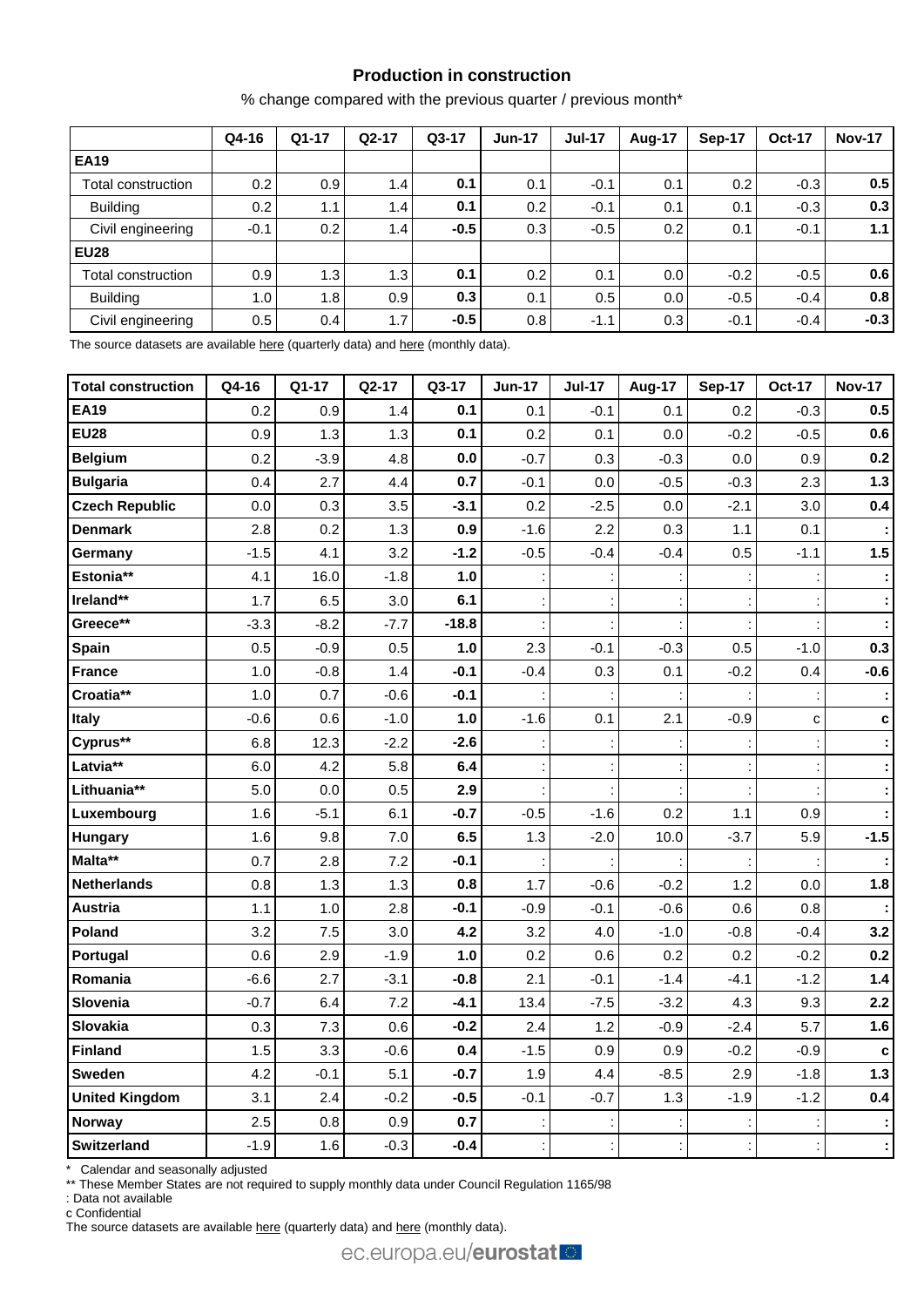## **Production in construction**

% change compared with the same quarter / the same month of the previous year\*

|                    | Q4-16 | $Q1-17$          | $Q2-17$ | $Q3-17$ | <b>Jun-17</b> | <b>Jul-17</b> | <b>Aug-17</b> | Sep-17           | <b>Oct-17</b> | <b>Nov-17</b> |
|--------------------|-------|------------------|---------|---------|---------------|---------------|---------------|------------------|---------------|---------------|
| <b>EA19</b>        |       |                  |         |         |               |               |               |                  |               |               |
| Total construction | 2.3   | 1.9              | 3.6     | 3.0     | 4.3           | 2.7           | 2.1           | 3.6              | $2.2^{\circ}$ | 2.7           |
| <b>Building</b>    | 1.8   | 1.3              | 3.8     | 3.6     | 4.7           | 3.2           | 2.3           | 4.1              | 2.4           | 2.7           |
| Civil engineering  | 4.2   | 4.2 <sub>1</sub> | 2.8     | 0.9     | 2.3           | 1.1           | 1.0           | 1.6 <sub>1</sub> | 1.8           | 3.0           |
| <b>EU28</b>        |       |                  |         |         |               |               |               |                  |               |               |
| Total construction | 2.2   | 3.3              | 4.7     | 3.9     | 5.1           | 4.0           | 4.2           | 3.5              | 2.7           | 2.7           |
| <b>Building</b>    | 2.7   | 3.2              | 4.9     | 4.4     | 5.5           | 4.4           | 4.5           | 3.9              | 2.8           | 3.3           |
| Civil engineering  | 0.5   | 4.1              | 4.1     | 2.3     | 4.8           | 2.4           | 3.6           | 2.3              | 2.9           | 1.1           |

The source datasets are available [here](http://appsso.eurostat.ec.europa.eu/nui/show.do?query=BOOKMARK_DS-069621_QID_66F9A0D6_UID_-3F171EB0&layout=TIME,C,X,0;GEO,L,Y,0;NACE_R2,L,Y,1;INDIC_BT,L,Z,0;S_ADJ,L,Z,1;UNIT,L,Z,2;INDICATORS,C,Z,3;&zSelection=DS-069621UNIT,PCH_SM;DS-069621S_ADJ,CA;DS-069621INDICATORS,OBS_FLAG;DS-069621INDIC_BT,PROD;&rankName1=UNIT_1_2_-1_2&rankName2=INDIC-BT_1_2_-1_2&rankName3=INDICATORS_1_2_-1_2&rankName4=S-ADJ_1_2_-1_2&rankName5=TIME_1_0_0_0&rankName6=GEO_1_0_0_1&rankName7=NACE-R2_1_2_1_1&sortR=ASC_-1_FIRST&sortC=ASC_-1_FIRST&rStp=&cStp=&rDCh=&cDCh=&rDM=true&cDM=true&footnes=false&empty=false&wai=false&time_mode=ROLLING&time_most_recent=true&lang=EN&cfo=%23%23%23%2C%23%23%23.%23%23%23) (quarterly data) an[d here](http://appsso.eurostat.ec.europa.eu/nui/show.do?query=BOOKMARK_DS-069591_QID_7DF3E9C9_UID_-3F171EB0&layout=TIME,C,X,0;GEO,L,Y,0;NACE_R2,L,Y,1;INDIC_BT,L,Z,0;S_ADJ,L,Z,1;UNIT,L,Z,2;INDICATORS,C,Z,3;&zSelection=DS-069591INDICATORS,OBS_FLAG;DS-069591S_ADJ,SCA;DS-069591INDIC_BT,PROD;DS-069591UNIT,PCH_PRE;&rankName1=UNIT_1_2_-1_2&rankName2=INDIC-BT_1_2_-1_2&rankName3=INDICATORS_1_2_-1_2&rankName4=S-ADJ_1_2_-1_2&rankName5=TIME_1_0_0_0&rankName6=GEO_1_0_0_1&rankName7=NACE-R2_1_2_1_1&sortR=ASC_-1_FIRST&sortC=ASC_-1_FIRST&rStp=&cStp=&rDCh=&cDCh=&rDM=true&cDM=true&footnes=false&empty=false&wai=false&time_mode=ROLLING&time_most_recent=true&lang=EN&cfo=%23%23%23%2C%23%23%23.%23%23%23) (monthly data).

| <b>Total construction</b> | Q4-16   | Q1-17  | Q2-17   | Q3-17   | <b>Jun-17</b> | <b>Jul-17</b> | Aug-17               | <b>Sep-17</b> | <b>Oct-17</b> | <b>Nov-17</b> |
|---------------------------|---------|--------|---------|---------|---------------|---------------|----------------------|---------------|---------------|---------------|
| <b>EA19</b>               | 2.3     | 1.9    | 3.6     | 3.0     | 4.3           | 2.7           | 2.1                  | 3.6           | 2.2           | 2.7           |
| <b>EU28</b>               | 2.2     | 3.3    | 4.7     | 3.9     | 5.1           | 4.0           | 4.2                  | 3.5           | 2.7           | 2.7           |
| <b>Belgium</b>            | 2.0     | $-2.2$ | 1.1     | $-0.5$  | $-0.1$        | $-0.8$        | $-0.4$               | $-0.3$        | 4.0           | 7.3           |
| <b>Bulgaria</b>           | $-15.2$ | $-0.6$ | 7.4     | 7.5     | 8.1           | 8.0           | 8.5                  | 6.1           | 10.1          | 7.9           |
| <b>Czech Republic</b>     | $-2.0$  | $-2.6$ | 7.7     | 0.2     | 8.1           | 1.8           | 1.2                  | $-1.9$        | 3.2           | 2.0           |
| <b>Denmark</b>            | 5.6     | 3.1    | 5.0     | 5.4     | $-1.4$        | 4.5           | 6.3                  | 5.4           | 4.7           |               |
| Germany                   | 1.3     | 2.1    | 6.4     | 4.3     | 5.6           | 4.1           | 4.1                  | 4.5           | 4.2           | 5.6           |
| Estonia**                 | 2.9     | 20.4   | 17.6    | 19.8    |               |               |                      |               |               |               |
| Ireland**                 | 15.5    | 23.9   | 11.5    | 15.6    |               |               |                      |               |               |               |
| Greece**                  | 18.6    | 12.6   | $-4.7$  | $-33.6$ |               |               |                      |               |               |               |
| Spain                     | 2.5     | $-3.1$ | $-0.7$  | 3.8     | 6.3           | 3.4           | 1.1                  | 6.7           | $-1.2$        | 0.4           |
| <b>France</b>             | 2.6     | 3.2    | 5.0     | 1.6     | 3.7           | 1.8           | 0.7                  | 2.0           | 0.9           | $-0.2$        |
| Croatia**                 | 3.7     | 2.6    | 1.3     | 0.7     |               |               |                      |               |               |               |
| <b>Italy</b>              | $-1.5$  | 0.0    | $-0.7$  | 0.3     | $-0.7$        | $-0.6$        | $-0.6$               | 1.8           | C             | c             |
| Cyprus**                  | 18.4    | 45.6   | 27.5    | 12.7    |               |               |                      |               |               |               |
| Latvia**                  | $-11.8$ | 8.4    | 15.8    | 25.0    |               |               |                      |               |               |               |
| Lithuania**               | 4.2     | 7.1    | 6.4     | 10.8    |               |               |                      |               |               |               |
| Luxembourg                | 5.1     | $-6.7$ | 4.8     | $1.7$   | 5.4           | $-1.3$        | 4.8                  | 3.0           | 4.9           |               |
| <b>Hungary</b>            | $-14.1$ | 24.4   | 28.4    | 27.3    | 25.0          | 21.5          | 36.8                 | 23.8          | 38.1          | 30.7          |
| Malta**                   | $-12.6$ | 19.4   | 11.8    | 10.9    |               |               |                      |               |               |               |
| Netherlands               | 9.2     | 6.6    | 5.6     | 3.6     | 7.5           | 5.2           | 1.6                  | 4.0           | 2.6           | 8.0           |
| <b>Austria</b>            | 2.1     | 0.8    | 5.9     | 4.5     | 6.1           | 5.8           | 3.8                  | 3.8           | 5.9           |               |
| Poland                    | $-11.8$ | 2.9    | 10.4    | 20.2    | 13.5          | 19.8          | 23.2                 | 17.9          | 18.0          | 16.0          |
| Portugal                  | $-1.3$  | 2.7    | 1.0     | 2.4     | 2.7           | 1.3           | 3.0                  | 2.9           | 2.1           | 2.6           |
| Romania                   | $-15.4$ | 0.6    | $-11.4$ | $-5.0$  | $-6.1$        | 1.6           | $-1.7$               | $-13.7$       | $-13.1$       | $-4.1$        |
| Slovenia                  | $-9.2$  | 20.1   | 17.4    | 8.4     | 21.7          | 10.5          | 7.6                  | 7.1           | 30.8          | 21.2          |
| Slovakia                  | $-17.4$ | $-7.9$ | 1.1     | 6.2     | $-0.5$        | 11.7          | 6.6                  | 1.3           | 12.0          | 9.1           |
| <b>Finland</b>            | 5.7     | 8.4    | 4.2     | 4.7     | 2.7           | 4.4           | 4.8                  | 4.7           | 2.8           | C             |
| <b>Sweden</b>             | 8.4     | 4.9    | 13.1    | 8.3     | 11.7          | 10.9          | 9.2                  | 5.8           | 0.0           | 4.3           |
| <b>United Kingdom</b>     | 5.8     | 8.9    | 6.4     | 4.1     | 6.7           | 4.6           | 6.4                  | 1.1           | 2.6           | 0.1           |
| <b>Norway</b>             | 4.9     | 3.0    | 5.2     | 4.9     |               |               |                      |               |               |               |
| <b>Switzerland</b>        | 0.9     | $-2.3$ | 5.7     | 0.5     |               |               | $\ddot{\phantom{a}}$ | Ì,            | ÷             |               |

\* Calendar adjusted

\*\* These Member States are not required to supply monthly data under Council Regulation 1165/98

: Data not available

c Confidential

The source datasets are available [here](http://appsso.eurostat.ec.europa.eu/nui/show.do?query=BOOKMARK_DS-069591_QID_-16144A81_UID_-3F171EB0&layout=TIME,C,X,0;GEO,L,Y,0;INDIC_BT,L,Z,0;S_ADJ,L,Z,1;UNIT,L,Z,2;NACE_R2,L,Z,3;INDICATORS,C,Z,4;&zSelection=DS-069591NACE_R2,F;DS-069591INDICATORS,OBS_FLAG;DS-069591S_ADJ,SCA;DS-069591INDIC_BT,PROD;DS-069591UNIT,PCH_PRE;&rankName1=UNIT_1_2_-1_2&rankName2=INDIC-BT_1_2_-1_2&rankName3=INDICATORS_1_2_-1_2&rankName4=S-ADJ_1_2_-1_2&rankName5=NACE-R2_1_2_1_1&rankName6=TIME_1_0_0_0&rankName7=GEO_1_2_0_1&sortC=ASC_-1_FIRST&rStp=&cStp=&rDCh=&cDCh=&rDM=true&cDM=true&footnes=false&empty=false&wai=false&time_mode=ROLLING&time_most_recent=true&lang=EN&cfo=%23%23%23%2C%23%23%23.%23%23%23) (quarterly data) and here (monthly data).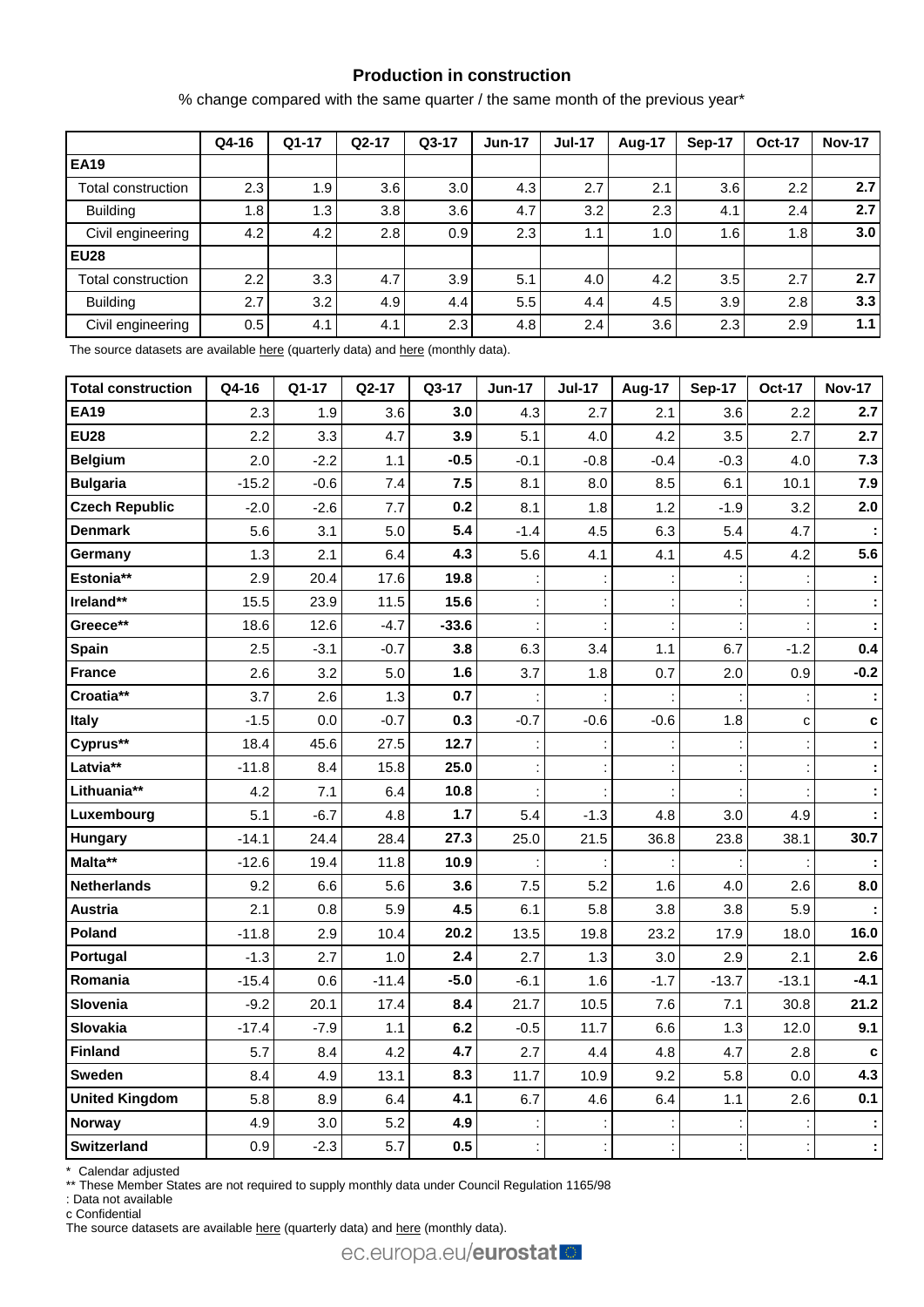## **Monthly indices for production in construction, calendar and seasonally adjusted**

|                       |       |       |       |       |       | (base year 2010) |       |       |       |       |       |       |       |
|-----------------------|-------|-------|-------|-------|-------|------------------|-------|-------|-------|-------|-------|-------|-------|
|                       | 11/16 | 12/16 | 01/17 | 02/17 | 03/17 | 04/17            | 05/17 | 06/17 | 07/17 | 08/17 | 09/17 | 10/17 | 11/17 |
| <b>EA19</b>           | 93.0  | 93.1  | 90.5  | 95.7  | 94.7  | 95.1             | 95.0  | 95.1  | 95.0  | 95.1  | 95.3  | 95.0  | 95.5  |
| <b>EU28</b>           | 98.0  | 98.8  | 97.0  | 100.6 | 100.4 | 100.7            | 100.5 | 100.7 | 100.8 | 100.8 | 100.6 | 100.1 | 100.7 |
| <b>Belgium</b>        | 99.6  | 102.6 | 86.2  | 102.4 | 101.7 | 101.0            | 102.0 | 101.3 | 101.6 | 101.3 | 101.3 | 102.2 | 102.4 |
| <b>Bulgaria</b>       | 81.7  | 81.6  | 80.0  | 84.3  | 85.5  | 85.0             | 88.1  | 88.0  | 88.0  | 87.6  | 87.3  | 89.3  | 90.5  |
| <b>Czech Republic</b> | 87.7  | 89.5  | 87.1  | 87.3  | 89.7  | 91.2             | 91.0  | 91.2  | 88.9  | 88.9  | 87.0  | 89.6  | 90.0  |
| <b>Denmark</b>        | 118.5 | 124.7 | 121.8 | 121.0 | 119.8 | 125.1            | 122.0 | 120.1 | 122.8 | 123.2 | 124.5 | 124.6 |       |
| Germany               | 108.6 | 107.8 | 105.6 | 115.9 | 116.5 | 117.2            | 116.1 | 115.5 | 115.0 | 114.5 | 115.1 | 113.8 | 115.5 |
| <b>Spain</b>          | 95.8  | 97.2  | 94.5  | 97.1  | 95.5  | 95.9             | 95.2  | 97.4  | 97.3  | 97.0  | 97.5  | 96.5  | 96.8  |
| <b>France</b>         | 89.9  | 88.7  | 86.6  | 91.7  | 87.6  | 90.4             | 89.8  | 89.4  | 89.7  | 89.8  | 89.6  | 90.0  | 89.5  |
| <b>Italy</b>          | 67.4  | 68.3  | 65.6  | 68.5  | 69.0  | 66.2             | 68.0  | 66.9  | 67.0  | 68.4  | 67.8  | C     | с     |
| Luxembourg            | 101.4 | 103.5 | 87.8  | 99.5  | 99.1  | 100.0            | 102.2 | 101.7 | 100.1 | 100.3 | 101.4 | 102.3 |       |
| <b>Hungary</b>        | 92.9  | 94.8  | 98.3  | 101.4 | 105.2 | 102.9            | 110.9 | 112.3 | 110.0 | 121.0 | 116.5 | 123.4 | 121.6 |
| <b>Netherlands</b>    | 108.7 | 109.8 | 109.3 | 111.2 | 112.2 | 111.5            | 111.7 | 113.6 | 112.9 | 112.7 | 114.1 | 114.1 | 116.2 |
| Austria               | 105.7 | 105.0 | 102.6 | 107.1 | 106.8 | 107.0            | 109.7 | 108.7 | 108.6 | 108.0 | 108.7 | 109.6 |       |
| Poland                | 88.7  | 91.1  | 91.7  | 91.3  | 99.9  | 97.8             | 95.2  | 98.2  | 102.1 | 101.1 | 100.3 | 99.9  | 103.1 |
| Portugal              | 51.5  | 51.9  | 53.5  | 53.4  | 52.6  | 52.1             | 52.2  | 52.3  | 52.6  | 52.7  | 52.8  | 52.7  | 52.8  |
| Romania               | 97.2  | 93.0  | 98.2  | 99.9  | 102.7 | 95.9             | 96.8  | 98.8  | 98.7  | 97.3  | 93.3  | 92.2  | 93.5  |
| Slovenia              | 57.8  | 58.5  | 50.0  | 62.6  | 66.7  | 66.2             | 59.1  | 67.0  | 62.0  | 60.0  | 62.6  | 68.4  | 69.9  |
| Slovakia              | 80.1  | 78.6  | 81.3  | 83.6  | 87.0  | 86.5             | 82.5  | 84.5  | 85.5  | 84.7  | 82.7  | 87.4  | 88.8  |
| <b>Finland</b>        | 118.7 | 118.7 | 125.3 | 120.6 | 120.9 | 122.4            | 122.1 | 120.3 | 121.4 | 122.5 | 122.3 | 121.2 | c     |
| Sweden                | 112.9 | 115.2 | 115.2 | 115.1 | 113.8 | 123.2            | 118.2 | 120.5 | 125.8 | 115.1 | 118.4 | 116.3 | 117.8 |
| <b>United Kingdom</b> | 117.5 | 120.5 | 121.1 | 120.1 | 121.2 | 120.2            | 120.7 | 120.6 | 119.7 | 121.2 | 118.9 | 117.5 | 118.0 |

The source dataset is availabl[e here.](http://appsso.eurostat.ec.europa.eu/nui/show.do?query=BOOKMARK_DS-069591_QID_47E739CD_UID_-3F171EB0&layout=TIME,C,X,0;GEO,L,Y,0;INDIC_BT,L,Z,0;S_ADJ,L,Z,1;UNIT,L,Z,2;NACE_R2,L,Z,3;INDICATORS,C,Z,4;&zSelection=DS-069591NACE_R2,F;DS-069591INDICATORS,OBS_FLAG;DS-069591S_ADJ,CA;DS-069591INDIC_BT,PROD;DS-069591UNIT,PCH_SM;&rankName1=UNIT_1_2_-1_2&rankName2=INDIC-BT_1_2_-1_2&rankName3=INDICATORS_1_2_-1_2&rankName4=S-ADJ_1_2_-1_2&rankName5=NACE-R2_1_2_1_1&rankName6=TIME_1_0_0_0&rankName7=GEO_1_2_0_1&sortC=ASC_-1_FIRST&rStp=&cStp=&rDCh=&cDCh=&rDM=true&cDM=true&footnes=false&empty=false&wai=false&time_mode=ROLLING&time_most_recent=true&lang=EN&cfo=%23%23%23%2C%23%23%23.%23%23%23)

## **Quarterly indices for production in construction, calendar and seasonally adjusted**

(base year 2010)

|                       | Q4-15 | Q1-16             | Q2-16             | Q3-16             | Q4-16              | Q1-17             | Q2-17 | Q3-17             |
|-----------------------|-------|-------------------|-------------------|-------------------|--------------------|-------------------|-------|-------------------|
| <b>EA19</b>           | 90.8  | 92.0              | 91.4              | 92.7              | 92.9               | 93.7              | 95.0  | 95.1              |
| <b>EU28</b>           | 95.3  | 96.1              | 95.7              | 96.9              | 97.8               | 99.1              | 100.4 | 100.5             |
| <b>Belgium</b>        | 98.8  | 99.5              | 99.8              | 100.5             | 100.7              | 96.8              | 101.4 | 101.4             |
| <b>Bulgaria</b>       | 97.0  | 85.3              | 82.2              | 80.8              | 81.1               | 83.3              | 87.0  | 87.6              |
| <b>Czech Republic</b> | 89.7  | 89.5              | 85.1              | 87.7              | 87.7               | 88.0              | 91.1  | 88.3              |
| <b>Denmark</b>        | 114.1 | 117.2             | 116.6             | 117.3             | $\overline{120.6}$ | 120.8             | 122.4 | 123.5             |
| Germany               | 106.7 | 110.8             | 109.2             | 109.9             | 108.3              | 112.7             | 116.3 | 114.9             |
| <b>Estonia</b>        | 143.5 | 142.4             | 143.1             | 141.9             | 147.7              | 171.4             | 168.3 | 170.0             |
| <b>Ireland</b>        | 110.8 | 114.8             | 127.8             | 128.0             | 130.2              | 138.7             | 142.8 | 151.5             |
| Greece                | 46.6  | 45.0              | 49.2              | 57.1              | 55.2               | 50.7              | 46.8  | 38.0              |
| Spain                 | 94.4  | 97.5              | 95.4              | 96.1              | 96.6               | 95.7              | 96.2  | 97.2              |
| <b>France</b>         | 87.1  | 85.9              | 85.4              | 88.4              | 89.3               | 88.6              | 89.8  | 89.7              |
| Croatia               | 67.6  | 69.3              | 69.6              | 69.6              | 70.3               | 70.8              | 70.4  | 70.3              |
| Italy                 | 68.3  | 67.9              | 67.6              | 67.7              | 67.3               | 67.7              | 67.0  | 67.7              |
| <b>Cyprus</b>         | 48.0  | 44.8              | 49.2              | $\overline{53.3}$ | 56.9               | 63.9              | 62.5  | 60.9              |
| Latvia                | 143.9 | 122.0             | 121.1             | 119.8             | $\overline{127.0}$ | 132.3             | 140.0 | 149.0             |
| Lithuania             | 134.9 | 131.2             | 132.1             | 132.3             | 138.9              | 138.9             | 139.6 | 143.7             |
| Luxembourg            | 95.7  | 101.8             | 96.5              | 99.0              | 100.6              | 95.5              | 101.3 | 100.6             |
| <b>Hungary</b>        | 107.2 | 82.6              | 84.7              | 91.0              | 92.5               | 101.6             | 108.7 | 115.8             |
| <b>Malta</b>          | 147.4 | 110.9             | 126.9             | 127.9             | 128.8              | 132.4             | 141.9 | 141.8             |
| <b>Netherlands</b>    | 100.9 | 104.2             | 105.2             | 108.6             | 109.5              | 110.9             | 112.3 | 113.2             |
| <b>Austria</b>        | 102.2 | 105.0             | 102.4             | 103.4             | 104.5              | 105.5             | 108.5 | 108.4             |
| Poland                | 99.7  | 93.2              | 88.6              | 85.0              | 87.7               | 94.3              | 97.1  | 101.2             |
| Portugal              | 52.4  | $\frac{1}{51.9}$  | $\overline{51.7}$ | 51.4              | $\overline{51.7}$  | $\overline{53.2}$ | 52.2  | $\overline{52.7}$ |
| Romania               | 110.5 | 106.1             | 109.5             | 104.6             | 97.7               | 100.3             | 97.2  | 96.4              |
| Slovenia              | 61.2  | $\overline{51.3}$ | 54.7              | 56.6              | 56.2               | 59.8              | 64.1  | 61.5              |
| <b>Slovakia</b>       | 98.2  | 89.4              | 83.9              | 78.1              | 78.3               | 84.0              | 84.5  | 84.3              |
| <b>Finland</b>        | 111.5 | 112.8             | 116.7             | 116.7             | 118.4              | 122.3             | 121.6 | 122.1             |
| <b>Sweden</b>         | 105.7 | 109.4             | 106.6             | 110.2             | 114.8              | 114.7             | 120.6 | 119.8             |
| <b>United Kingdom</b> | 110.8 | 111.2             | 113.0             | 114.4             | 118.0              | 120.8             | 120.5 | 119.9             |
| Norway                | 126.2 | 129.5             | 127.6             | 128.9             | 132.1              | 133.2             | 134.4 | 135.3             |
| <b>Switzerland</b>    | 100.8 | 101.2             | 99.6              | 102.2             | 100.3              | 101.9             | 101.6 | 101.2             |

: Data not available

c Confidential

The source dataset is available [here.](http://appsso.eurostat.ec.europa.eu/nui/show.do?query=BOOKMARK_DS-069621_QID_38FDA4CE_UID_-3F171EB0&layout=TIME,C,X,0;GEO,L,Y,0;INDIC_BT,L,Z,0;NACE_R2,L,Z,1;S_ADJ,L,Z,2;UNIT,L,Z,3;INDICATORS,C,Z,4;&zSelection=DS-069621UNIT,I10;DS-069621S_ADJ,CA;DS-069621NACE_R2,F;DS-069621INDICATORS,OBS_FLAG;DS-069621INDIC_BT,PROD;&rankName1=UNIT_1_2_-1_2&rankName2=INDIC-BT_1_2_-1_2&rankName3=INDICATORS_1_2_-1_2&rankName4=S-ADJ_1_2_-1_2&rankName5=NACE-R2_1_2_-1_2&rankName6=TIME_1_0_0_0&rankName7=GEO_1_2_0_1&sortC=ASC_-1_FIRST&rStp=&cStp=&rDCh=&cDCh=&rDM=true&cDM=true&footnes=false&empty=false&wai=false&time_mode=ROLLING&time_most_recent=true&lang=EN&cfo=%23%23%23%2C%23%23%23.%23%23%23)